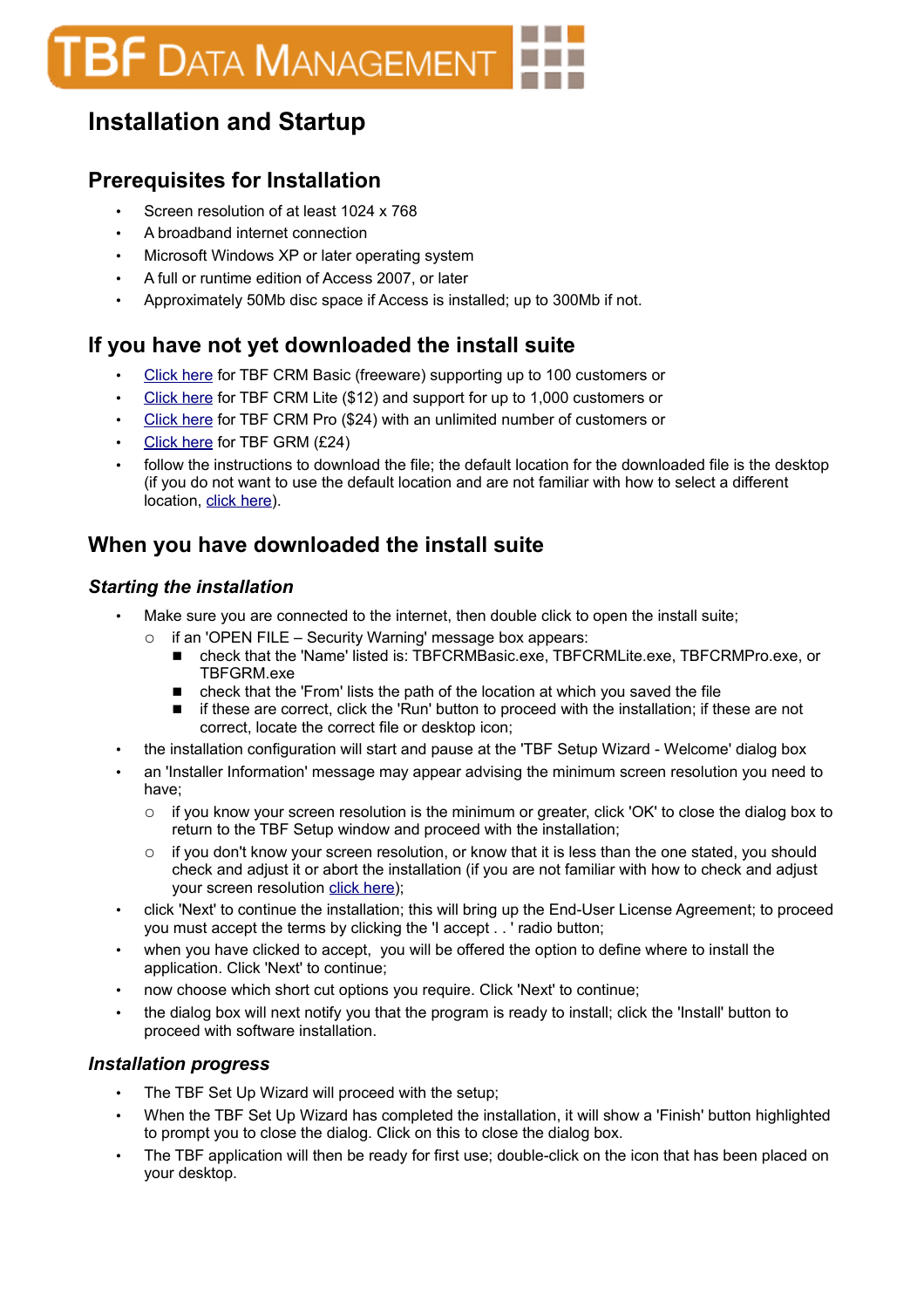# **F DATA MANAGEMENT**

### *Application Startup*

- The very first time the application is started, it will first check to see if you already have a suitable version of Access:
	- if you do, it will proceed to link to a database of your choice;
	- $\circ$  if you do not, it will open the Microsoft web page that displays the Access 2010 Runtime options available to download and install:
		- select the appropriate option and follow the instructions from Microsoft to download and install Access 2010 Runtime;
- you will be asked to enter your email address to register your use of the product;

| Register User ID                                                             |              |
|------------------------------------------------------------------------------|--------------|
| Please enter your email address for registration<br>(Press ESCAPE to Cancel) | OK<br>Cancel |
| nov2010@tbf.co.uk                                                            |              |

- if you installed TBF CRM Standard you will need to re-register every six months in order to confirm your continued use of the product;
- $\circ$  if you installed a chargeable product you will be taken to the TBF web site where you can purchase a licence to use the product;
	- $\blacksquare$  you may use the product for twenty eight days without purchasing a licence;
	- if you do not purchase a licence at this stage you will need to visit [www.TBF.co.uk](http://www.TBF.co.uk/) within the next twenty eight days in order to purchase a licence;
- once you have purchased a licence, TBF will email a registration key;
- a 'New Database' message appears highlighting the need for you to name your database:
	- enter the name for your database in the box
	- then click the 'OK' button and the system will create and display your database ready for you to use
- All subsequent times you start the application, it will open with your database ready for use.